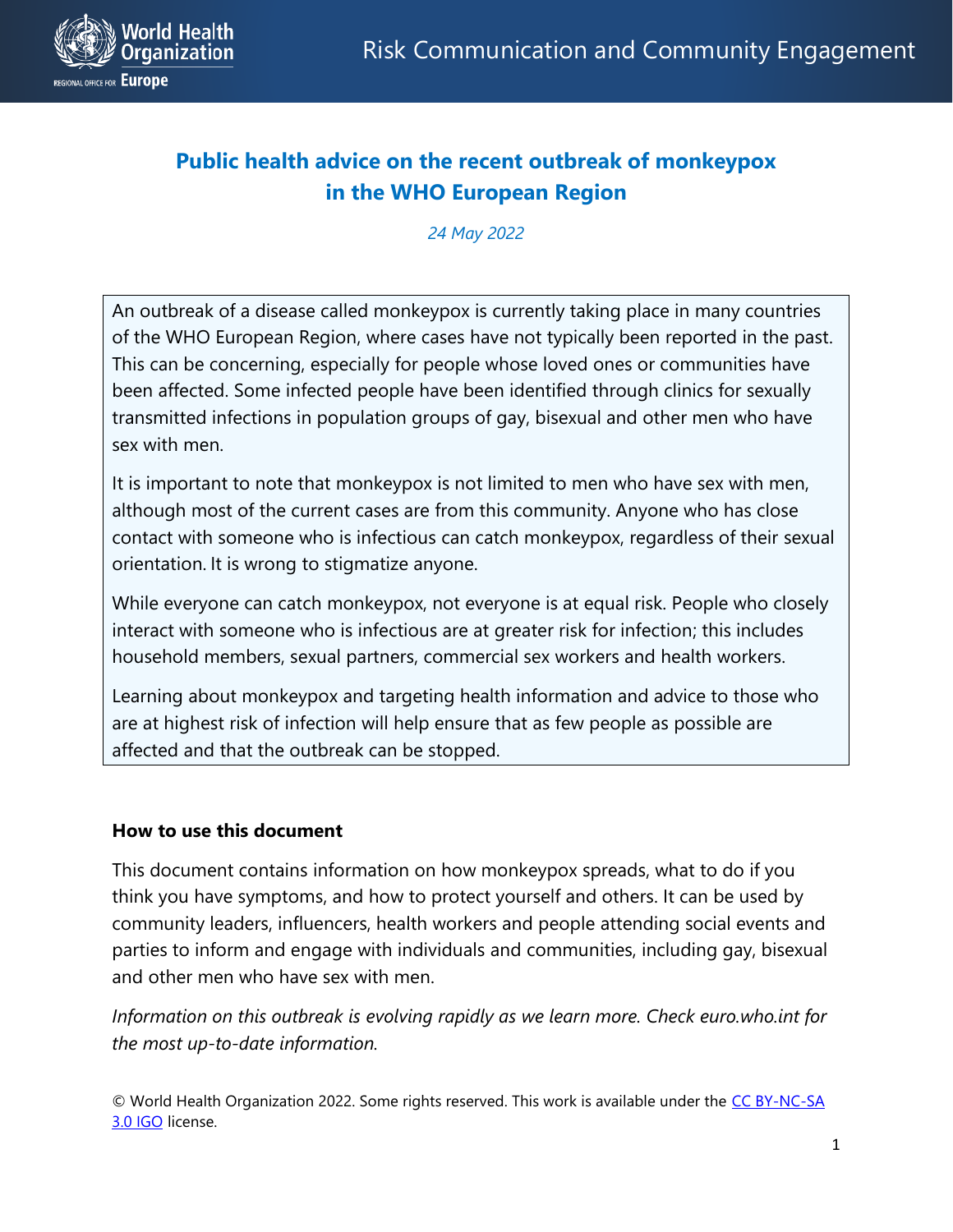

# **What you need to know**

Monkeypox is a virus that causes a disease with the same name. Its incubation period is between five and 21 days. Monkeypox is often self-limiting, meaning symptoms usually go away within 2–4 weeks without treatment.

# **Symptoms**

Symptoms can be mild to severe. They include:

- rash with blisters on face, hands, feet, eyes, mouth and/or genitals (a genital and perianal rash has been reported most commonly in the current outbreak);
- fever;
- swollen lymph nodes;
- headaches;
- muscle aches; and
- low energy

Young children, pregnant women and immunosuppressed persons are at higher risk of developing severe disease from monkeypox.

### **Transmission**

Monkeypox doesn't spread easily between people, but you can catch the disease through close physical contact with someone who is showing symptoms. It can be spread through:

- body fluids (pus or blood) from skin lesions or scabs;
- respiratory droplets (saliva or secretions) during prolonged and close face-to-face contact;
- bedding, towels, clothes or other belongings used by someone with symptoms; and
- sex contact or intercourse (skin-to-skin contact, including kissing, touching, and oral and penetrative sex).

# **Prevention**

Take steps to protect yourself during the current outbreak in Europe by:

- avoiding skin-to-skin or face-to-face contact with anyone who has symptoms;
- practising safe sex; and
- keeping your hands clean, especially before and after contact with a symptomatic person and their belongings.

# **Detection and care**

If you develop a rash accompanied by fever or feelings of discomfort or illness, talk to your health-care provider and get tested for monkeypox.

If you're confirmed as having monkeypox, you should isolate until the scabs have fallen off, avoid skin-toskin contact and abstain from sex.

During this period, you can get treatment to ease monkeypox symptoms. Anyone caring for you should take appropriate protective measures (such as practising hand hygiene, wearing personal protective equipment, and managing laundry and waste safely).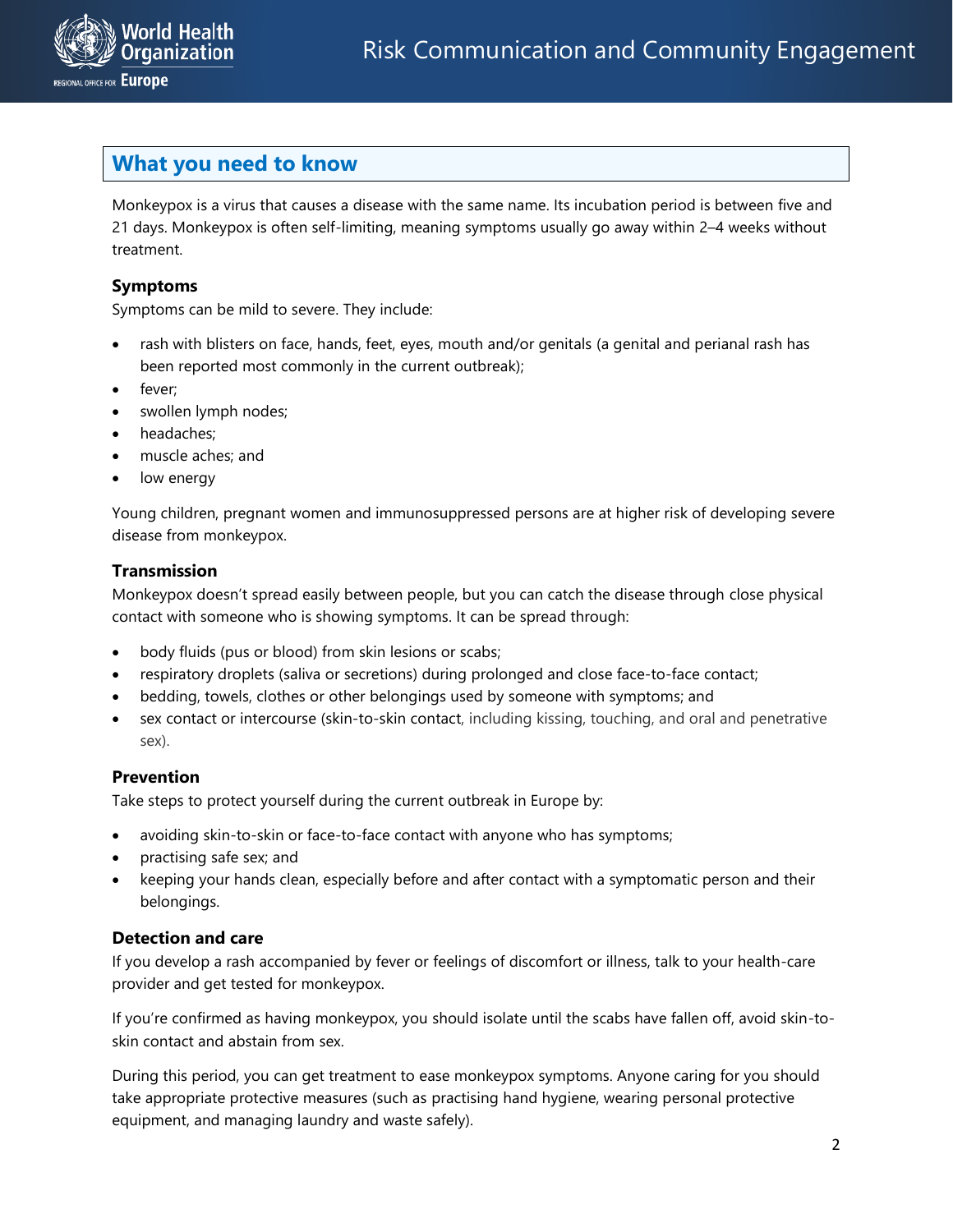



# **Answers to common questions about monkeypox**

### **1. What is monkeypox?**

Monkeypox is a disease caused by the monkeypox virus. It is commonly found in central and west Africa and is occasionally identified in other countries. It is called monkeypox because it was first detected in monkeys. An outbreak is currently taking place in numerous countries in the WHO European Region and other regions that do not typically have cases.

#### **2. What are the symptoms of monkeypox?**

Symptoms of monkeypox typically include a fever, intense headache, muscle aches, back pain, low energy, swollen lymph nodes and, most typically, a skin rash or lesions. The rash usually begins within 1–3 days of the start of a fever. Lesions can be flat or slightly raised, filled with clear or yellowish fluid, and can then crust, dry up and fall off. The number of lesions on one person can range from a few to several thousand. The rash tends to be concentrated on the face, palms of the hands and soles of the feet. A genital and perianal rash has been reported mostly commonly in the current outbreak.

Symptoms typically last between two and four weeks and go away on their own without treatment. In some individuals, they can lead to medical complications and, rarely, death. People with underlying immune deficiencies, young children and pregnant women may be at risk of more serious symptoms.

#### **3. How does monkeypox spread?**

People with monkeypox are infectious while they have symptoms (normally 2–4 weeks). You can catch monkeypox through close physical contact with someone who has symptoms. The rash, bodily fluids (such as fluid, pus or blood from skin lesions) and scabs are particularly infectious. Clothing, bedding, towels or objects like eating utensils/dishes that have been contaminated with the virus from contact with an infected person can also infect others.

Ulcers, lesions or sores in the mouth can be infectious, meaning the virus can spread through saliva. People who closely interact with someone who is infectious, including health workers, household members, sexual partners and commercial sex workers, are therefore at greater risk for infection.

#### **4. What should I do if I think I have monkeypox?**

If you think you have symptoms or have been a close contact of someone with monkeypox, get in touch with your health worker for advice, testing and medical care. If possible, self-isolate and avoid close contact with others, including abstaining from sex. Take the steps listed above to protect people close to you from becoming infected.

#### **5. Can monkeypox spread through sex?**

Monkeypox can spread through close skin-to-skin contact during sex, including kissing, touching, and oral and penetrative sex with someone who has symptoms. Monkeypox rashes or skin lesions have been found on genitals and in the mouth, which is likely to contribute to transmission during sexual contact. Mouth-to-skin contact could cause transmission where skin or mouth lesions are present.